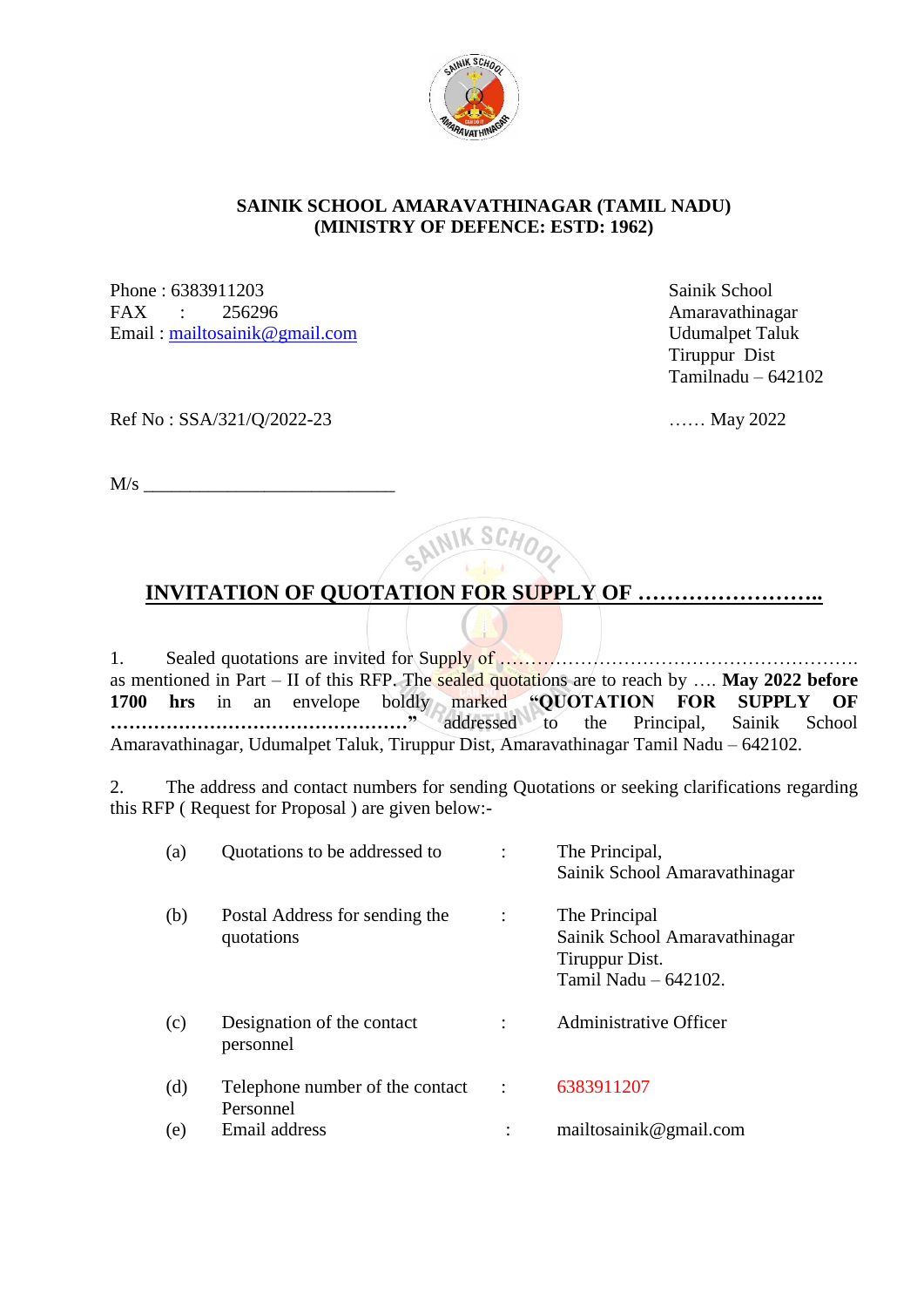3. This RFP is divided into five parts as follows :-

(a) Part I - contains general information and instructions for the bidders about the RFP such as time, place of submission and opening of tenders, validity period of tenders etc.

(b) Part II - contains essential details of the items / services required, such as the Schedule of requirement (SOR), specifications, delivery period, mode of delivery and consignee details.

(c) Part III - contains standard conditions of RFP which will form part of contract with the successful bidder.

(d) Part IV - contains special conditions applicable to this RFP and which will also form part of the contract with the successful bidder.

(e) Part V – contains evaluation criteria and format for price bids.

4. This RFP is being issued with no financial commitment and the Buyer reserves the right to change or vary any part thereof at any stage. Buyer also reserves the right to withdraw the RFP, should it become necessary at any stage.

5. All pages are serially numbered and to be signed and stamped in the bottom side (right) of each paper with date. Tender document is not transferable.



 (Deepti Upadhyaya) Wg Cdr Vice Principal For Principal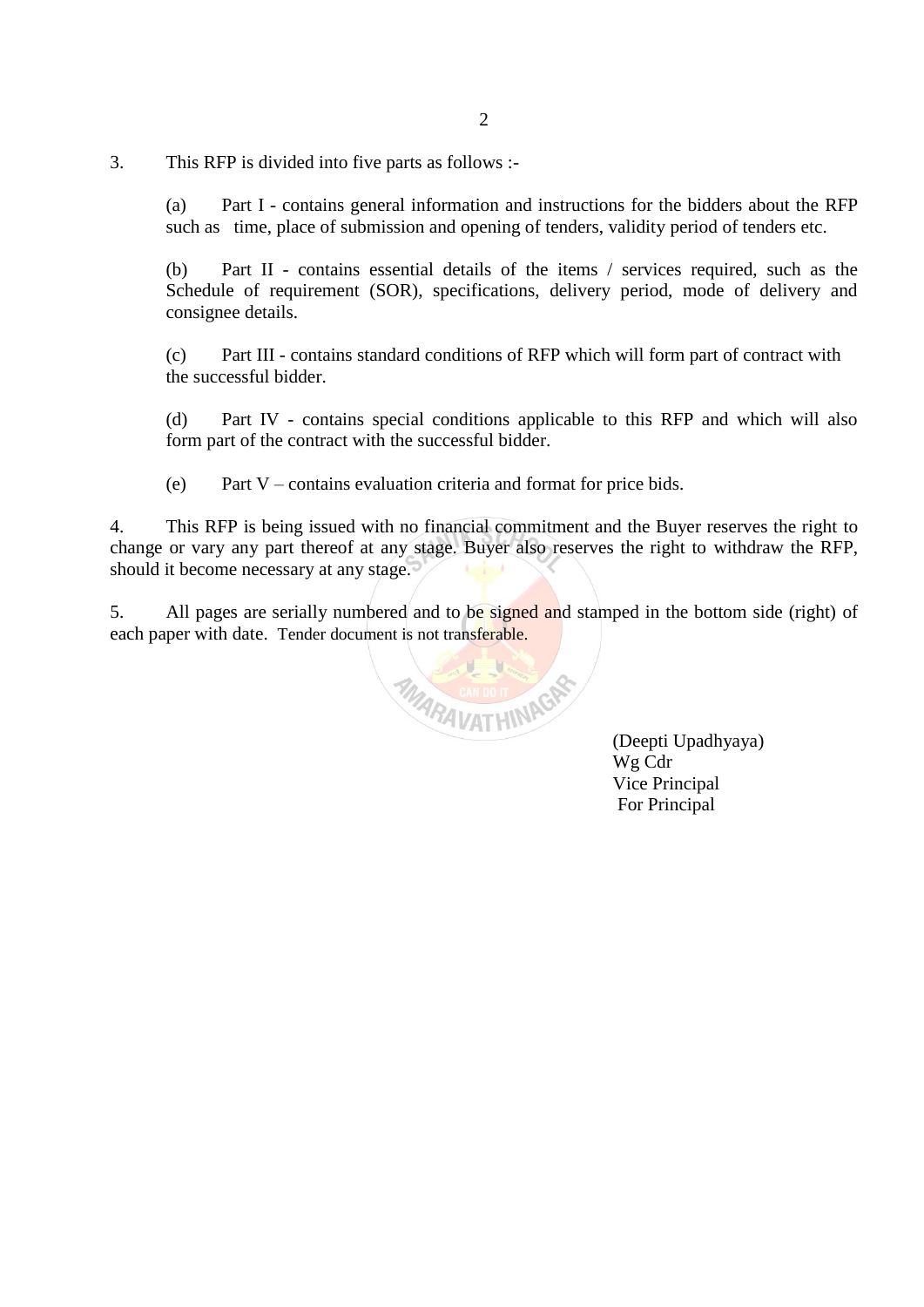### **PART I – GENERAL INFORMATION**

1. **Last date and time for depositing the bids:** Last date and time is **22 May 2022 at 1700 hrs.** The sealed bids should reach by the due date and time. The responsibility to ensure this lies with the bidder.

2. **Manner of depositing the bids:** Sealed bids should be either dropped in the Tender Box marked as "TENDER BOX SAINIK SCHOOL AMARAVATHINAGAR" or sent by registered post at the address given above so as to reach by the due date and time. Late tenders will not be considered. No responsibility will be taken for postal delay or non delivery / non receipt of bid documents. Bids sent by FAX or e-mail will not be considered.

3. **Time and date for opening of bids:** The bids will be opened on **23 May 2022 at 1100 hrs.**  If due to any exigency, the due date for opening of the bids is declared a closed holiday, the bids will be opened on the next working day at the same time or on any other day/time, as intimated by the buyer.

4. **Location of the Tender Box:** Tender Box is placed at No 2 gate (near SBI ATM), Sainik School Amaravathinagar, Udumalpet Taluk, Tiruppur Dist Amaravathinagar, Tamil Nadu. Only those bids that are found in the tender box will be opened. Bids dropped in the wrong locations will be rendered invalid.

5. **Place of opening of the Bids:** Sainik School Amaravathinagar, Udumalpet Taluk, Tiruppur Dist., Amaravathinagar, Tamil Nadu. The bidders may depute their representatives, duly authorized in writing, to attend the opening of bids on the due date and time. Rates and important commercial / technical clauses quoted by all Bidders will be read out in the presence of the representatives of all the Bidders. This event will not be postponed due to non presence of your representative.

U

### 6. **Forwarding of bids:**

- (a) Single Bid system in single envelope will be followed.
- (b) Samples may be required to be produced at later stage.

(c) Bids should be forwarded by Bidders under their original memo/letter pad interalia furnishing details like GST number, Bank address with EFT Account if applicable, etc and complete postal & e-mail address of their office.

(e) Procedure for evaluation of bids is given at Para 46 of Part V.

7. **Cost of Tender document**: The amount of Rs.100/- (Rupees One hundred only) towards tender document is not refundable. The same to be paid through a DD drawn in the name of `Principal, Sainik School Amaravathinagar' payable at SBI Amaravathinagar (Code No 2191) and attached with tender form.

8. **Clarification regarding contents of the RFP:** A prospective bidder who requires clarification regarding the contents of the bidding documents shall notify to the buyer in writing or via email about the clarifications sought not later than 07 (seven) days prior to the date of opening of the bids.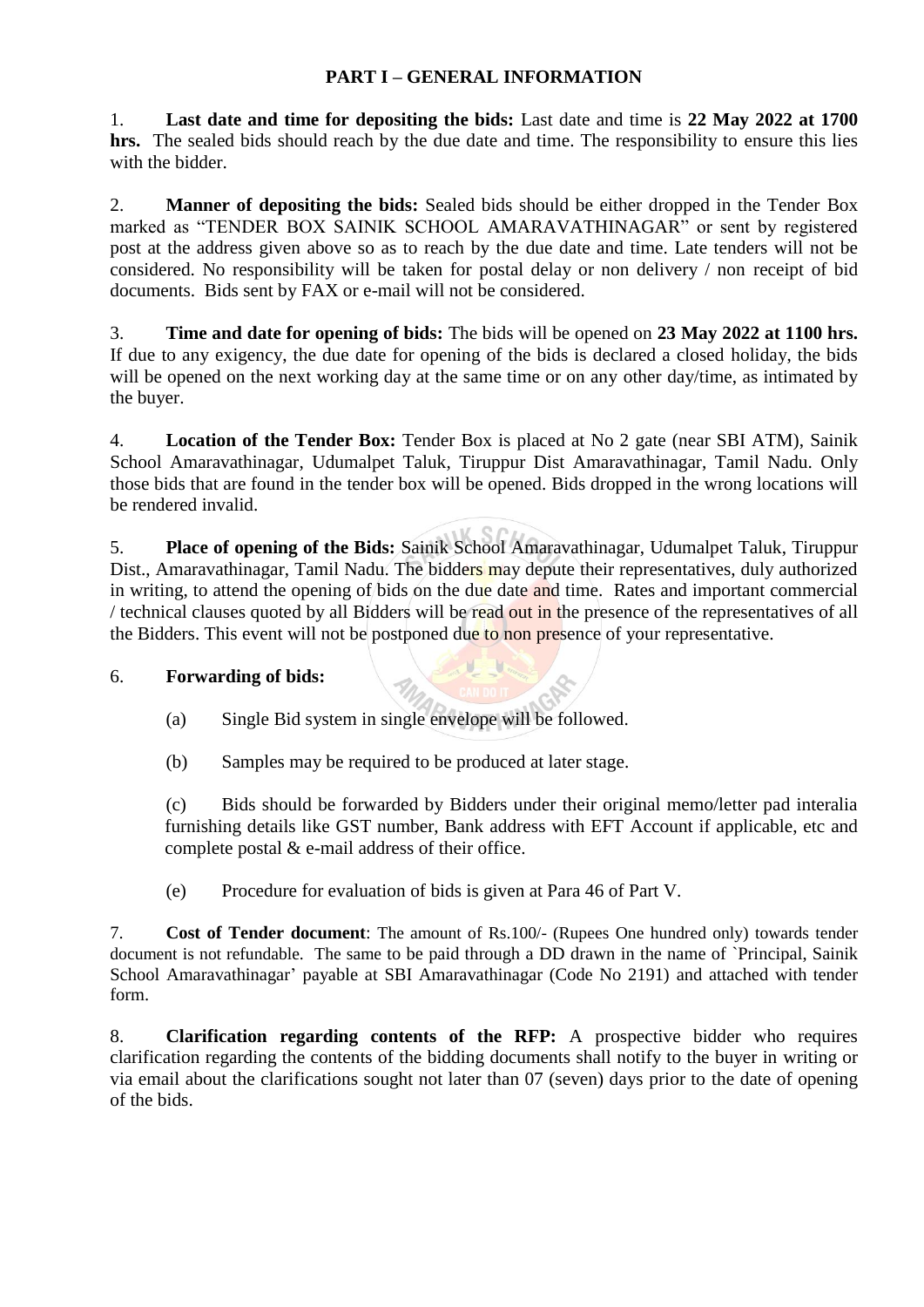9. **Modification and withdrawal of bids:** A bidder may modify or withdraw his bid after mission provided that the written notice of modification or withdrawal is received by the Buyer prior to deadline prescribed for submission of bids. A withdrawal notice may be sent by fax but it should be followed by a signed confirmation copy to be sent by post and such signed confirmation should reach before the deadline for submission of bids. No bid may be withdrawn in the interval between the deadline for submission of bids and expiration of the period of bid validity specified. Withdrawal of a bid during this period will result in bidder's forfeiture of bid security.

10. **Clarification regarding contents of the bids:** During evaluation and comparison of bids, the buyer may, at his discretion, ask the bidder for clarification of his bid. The request for clarification will be given in writing and no change in prices or substance of the bid will be sought, offered or permitted. No post-bid clarification on the initiative of the bidder will be entertained.

11. **Rejection of Bids:** Canvassing by the bidder in any form, unsolicited letter and post tender correction may invoke summary rejection with forfeiture of EMD. Conditional tenders will be rejected.

12. **Unwillingness to quote:** Bidders unwilling to quote should ensure that intimation to this effect reaches before the due date and time of opening of the Bid, failing which the defaulting bidder may be de-listed for the given range of items as mentioned in this RFP.

13. **Validity of bids:** The bids should remain valid till 180 days from the last date of submission of bids.

## **PART II – ESSENTIAL DETAILS OF ITEMS / SERVICES REQUIRED**

### 14. **Technical / Material Details: (Click the items to Download)**

| 1              | Supply of Dry Ration                                | Appendix 'A'  |
|----------------|-----------------------------------------------------|---------------|
| $\overline{2}$ | Supply of Fresh Ration (Vegetables and Fruits)      | Appendix 'B'  |
| 3              | Supply of Meat Group items (Mutton, Chicken & Eggs) | Appendix 'C'  |
| $\overline{4}$ | Supply of Electrical items                          | Appendix 'D'  |
| 5              | Supply of Hardware/Plumbing/Carpentry Items         | Appendix 'E'  |
| 6              | Supply of Hygiene & Sanitation Items                | Appendix 'F'  |
| 7              | Running of Automatic Laundry                        | Appendix 'G'  |
| 8              | Supply of Sports & Swimming Pool items              | Appendix 'H'  |
| 9              | <b>Running Student Stores</b>                       | Appendix 'J'  |
| 10             | Supply of stationeries & Printing                   | Appendix' K'  |
| 11             | Printer refilling and repair works                  | Appendix 'L'  |
| 12             | Hair cutting contract                               | Appendix 'M'  |
| 13             | Running Amudham Cafeteria                           | Appendix 'N'  |
| 14             | Supply of Lab items Physics                         | Appendix 'O'  |
| 15             | Supply of Lab items Chemistry                       | Appendix 'P'  |
| 16             | Supply of Lab items Biology                         | Appendix $Q'$ |
| 17             | Supply of Cattle and Horse Feed                     | Appendix 'R'  |
| 18             | AMC for RO plants                                   | Appendix `S'  |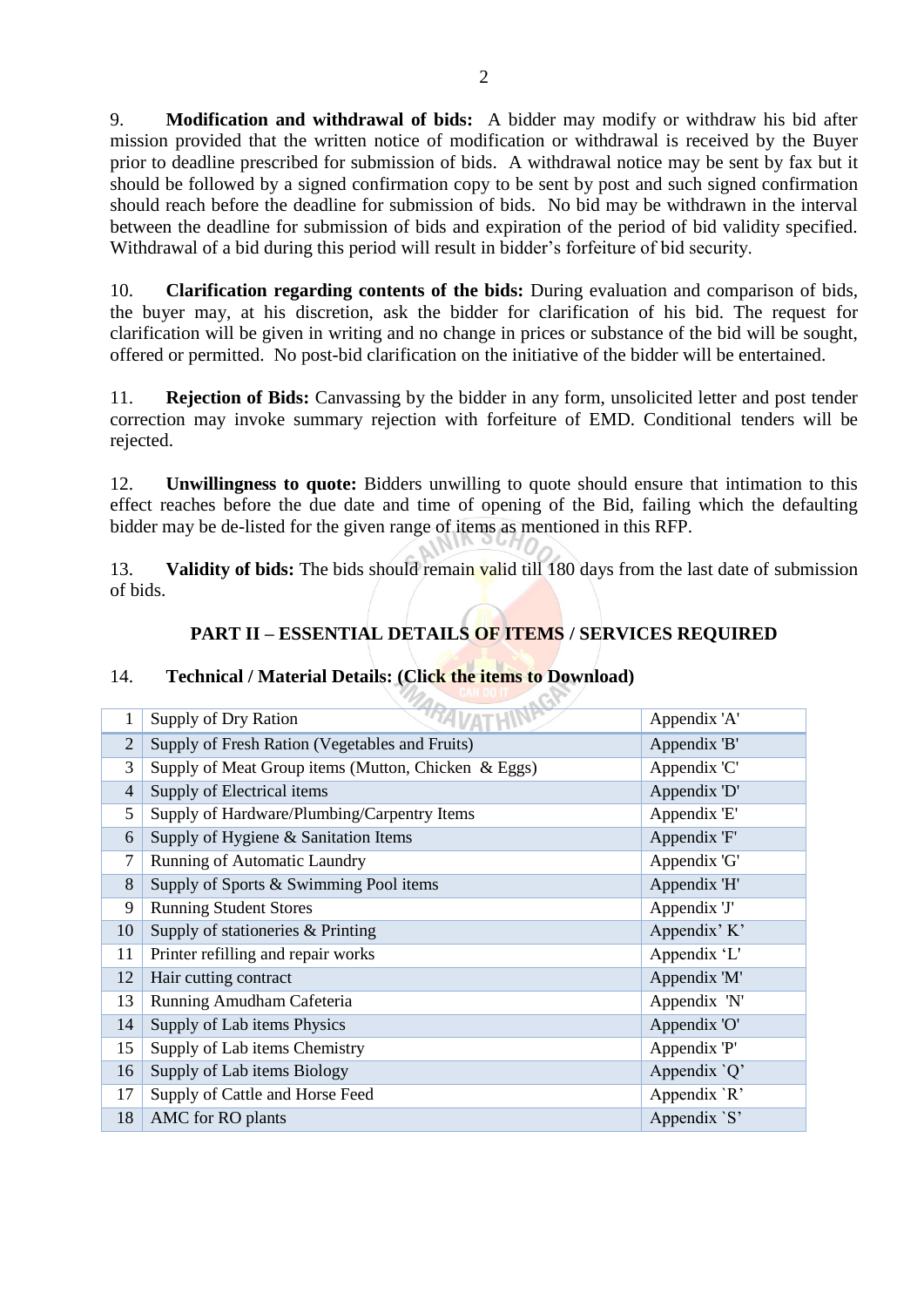(a) Schedule of requirement attached as per above Appendices.

15. **Delivery Period** – Delivery period for supply of items (other than rations) would be within 25 days from the date of placing of order. All demanded items should be delivered at Sainik School campus as earmarked in the supply order. Please note that Contract can be cancelled unilaterally by the buyer in case items are not received within the contracted delivery period. Extension of contracted delivery period will be at the sole discretion of the buyer with applicability of LD clause.

| Sainik School Amaravathinagar |
|-------------------------------|
| <b>Udumalpet Taluk</b>        |
| Tiruppur Dist Amaravathinagar |
| Tamil Nadu $-642102$          |
|                               |

17. **EMD (Earnest Money Deposit):** EMD is not applicable as only Rate Contracts shall be undertaken. The Purchaser reserves the right to conclude more than one rate contract for the same item.

18. **Security Deposit/Performance Security**: A suitable security deposit/ Performance Security deposit payable to the Purchaser is furnished by the Supplier in the form of a Performance Bank Guarantee (PBG) issued by a public sector bank or a private sector bank authorized to conduct government business, in the prescribed format within thirty days from the date of contract. At present, ICICI Bank Ltd., Axis Bank Ltd. and HDFC Bank Ltd. are the three private sector banks authorized to carry out government transactions. The performance security deposit is meant to compensate the Purchaser for any loss suffered due to failure of the supplier to complete his obligations as per the contract. Preferably, performance security is payable by the supplier at the rate of 10% of the contract value. PBG should remain valid for a period of sixty days beyond the date of completion of contractual obligations, including warranty. The BG is returned to the supplier on successful completion of all his obligations under the contract. In case the execution of the contract is delayed beyond the contracted period and the purchaser grants extension of delivery period, with or without LD, the supplier must get the BG revalidated*,* if not already valid. The format of the PBG is given in Form DPM-15 attached herewith.

19. **Quantity Assurance**. The school desires to enter into Rate Contracts only without any assurance of quantity for procurement.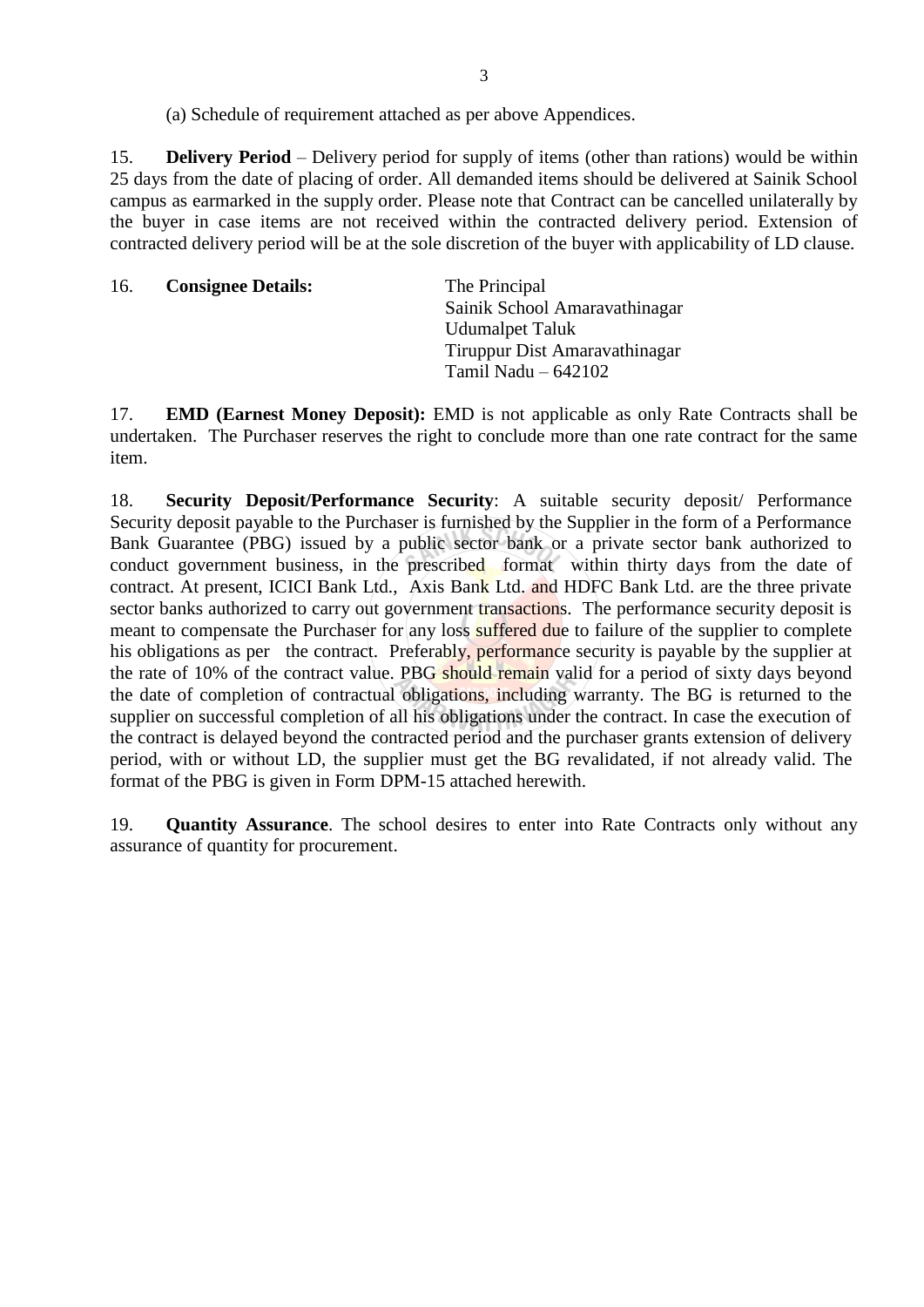#### **PART III – STANDARD CONDITIONS OF RFP**

The Bidder is required to give confirmation of their acceptance of the Standard Conditions of the Request for proposal (RFP) mentioned below which will automatically be considered as part of the contract concluded with the successful Bidder (i.e. Seller in the Contract) as selected by the Buyer. Failure to do so may result in rejection of the Bid submitted by the Bidder.

20. **Law:** The Contract shall be considered and made in accordance with the laws of the Republic of India. The contract shall be governed by and interpreted in accordance with the laws of the Republic of India.

21. **Effective Date of the Contract:** The contract shall come into effect on the date of signatures of both the parties on the contract (Effective Date) and shall remain valid until the completion of the obligations of the parties under the contract. The deliveries and supplies and performance of the services shall commence from the effective date of the contract.

22. **Arbitration:** All disputes or differences arising out of or in connection with the Contract shall be settled by bilateral discussions. Any dispute, disagreement or question arising out of or relating to the Contract or relating to construction or performance, which cannot be settled amicably, may be resolved through arbitration.

23. **Penalty for use of undue influence:** The Seller undertakes that he has not given, offered or promised to give, directly or indirectly, any gift, consideration, reward, commission, fees, brokerage or inducement to any person in service of the Buyer or otherwise in procuring the Contracts or forbearing to do or for having done or forborne to do any act in relation to the obtaining or execution of the present Contract or any other Contract with Government of India for showing or forbearing to show favour or disfavor to any person in relation to the present Contract or any other Contract with the Government of India. Any breach of the aforesaid undertaking by the Seller or any one employed by him or acting on his behalf (whether with or without the knowledge of the Seller) or the commission of any offers by the Seller or anyone employed by him or acting on his behalf, as defined in Chapter IX of the Indian Penal Code, 1860 or the Prevention of Corruption Act, 1986 or any other Act enacted for the prevention of corruption shall entitle the Buyer to cancel the contract and all or any other contracts with the Seller and recover from the Seller the amount of any loss arising from such cancellation. A decision of the Buyer or his nominee to the effect that a breach of the undertaking had been committed shall be final and binding on the Seller. Giving or offering of any gift, bribe or inducement or any attempt at any such act on behalf of the Seller towards any officer/employee of the Buyer or to any other person in a position to influence any officer / employee of the Buyer for showing any favour in relation to this or any other contract, shall render the Seller to such liability / penalty as the Buyer may deem proper, including but not limited to termination of the contract, imposition of penal damages, forfeiture of the Bank Guarantee and refund of the amounts paid by the Buyer.

24. **Agents / Agency Commission:** The Seller confirms and declares to the Buyer that the Seller is the original manufacturer of the stores / provider of the services referred to in this Contract and has not engaged any individual or firm, whether Indian or foreign whatsoever, to intercede, facilitate or in any way to recommend to the Government of India or any of its functionaries, whether officially or unofficially, to the award of the contract to the Seller; nor has any amount been paid, promised or intended to be paid to any such individual or firm in respect of any such intercession, facilitation or recommendation. The Seller agrees that if it is established at any time to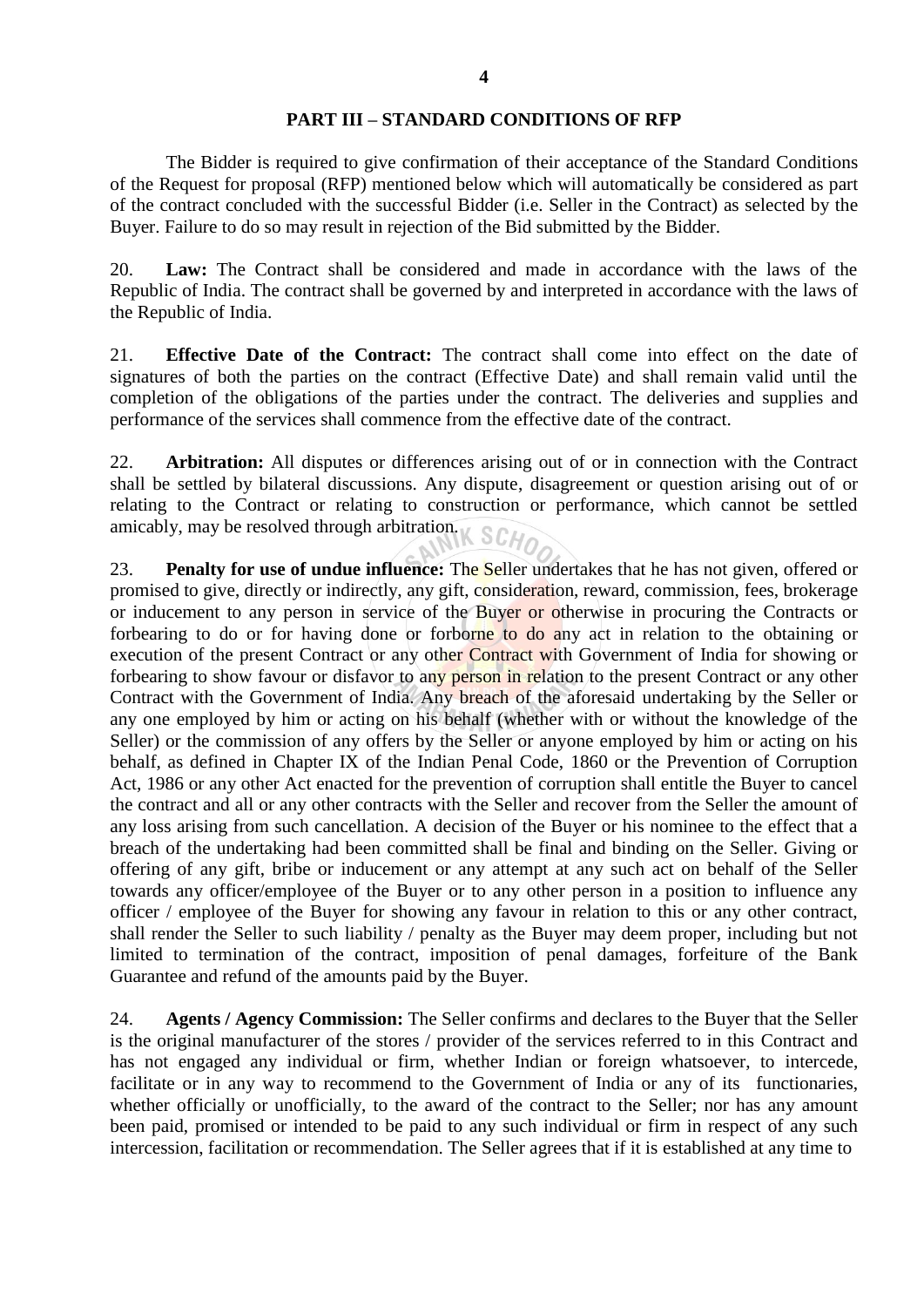refund that amount to the Buyer. The Seller will also be debarred from entering into any supply contract with the Government of India for a minimum period of five years. The Buyer will also have a right to consider cancellation of the Contract either wholly or in part, without any entitlement or compensation to the Seller who shall in such an event be liable to refund all payments made by the Buyer in terms of the Contract along with interest at the rate of 2% per annum above LIBOR rate. The Buyer will also have the right to recover any such amount from any contracts concluded earlier with the Government of India.

25. **Access to Books of Accounts:** In case it is found to the satisfaction of the Buyer that the Seller has engaged an Agent or paid commission or influenced any person to obtain the contract as described in clauses relating to Agents/Agency Commission and penalty for use of undue influence, the Seller, on a specific request of the Buyer, shall provide necessary information / inspection of the relevant financial documents / information.

26. **Non-disclosure of Contract documents:** Except with the written consent of the Buyer / Seller, other party shall not disclose the contract or any provision, specification, plan, design, pattern, sample or information thereof to any third party.

27. **Liquidated Damages**: In the event of the Seller's failure to submit the Bonds, Guarantees and Documents, supply the stores / goods etc as specified in this contract, the Buyer may, at his discretion, withhold any payment until the completion of the contract. The BUYER may also deduct from the SELLER, liquidated damages to the sum of 0.5% of the contract price of the delayed / undelivered stores/services mentioned above for every week of delay or part of a week, subject to the maximum value of the Liquidated Damages being not higher than 10% of the value of delayed stores. **ZAI VATHIN** 

28. **Termination of Contract:** The Buyer shall have the right to terminate this Contract in part or in full in any of the following cases:-

(a) The delivery of the material is delayed for causes not attributable to Force Majeure for more than one month after the scheduled date of delivery.

(b) The Seller is declared bankrupt or becomes insolvent.

(c) The delivery of the material is delayed due to causes of Force Majeure by more than one month provided Force Majeure clause is included in contract.

(d) The Buyer has noticed that the Seller has utilized the services of any Indian/Foreign agent in getting this contract and paid any commission to such individual / company etc.

29. **Notices:** Any notice required or permitted by the contract shall be written in the English language and may be delivered personally or may be sent by FAX or registered pre-paid mail/ airmail, addressed to the last known address of the party to whom it is sent.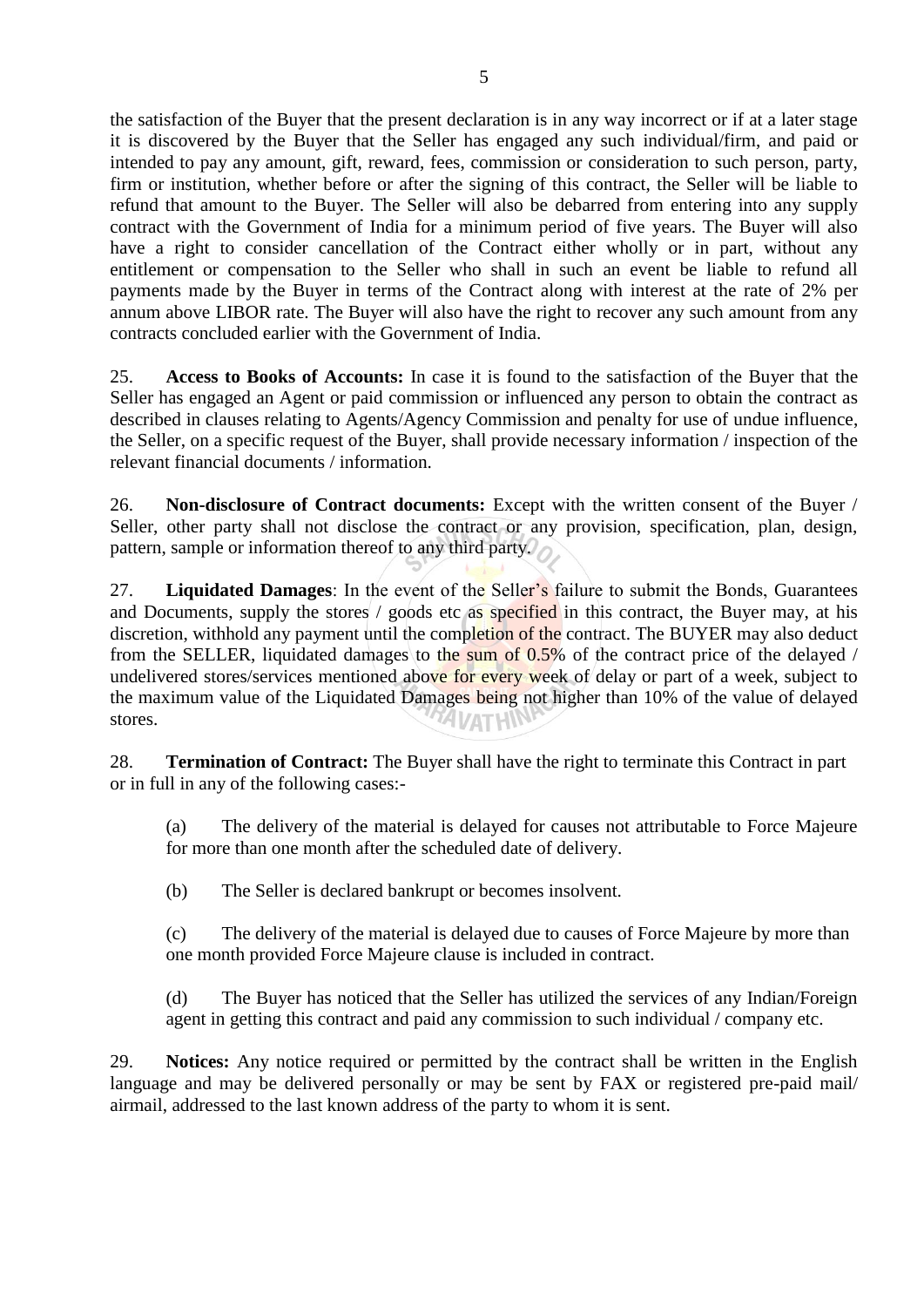30. **Transfer and Sub-letting:** The Seller has no right to give, bargain, sell, assign or sublet or otherwise dispose of the Contract or any part thereof, as well as to give or to let a third party take benefit or advantage of the present Contract or any part thereof.

31. **Patents and other Industrial Property Rights:** The prices stated in the present contract shall be deemed to include all amounts payable for the use of patents, copyrights, registered charges, trademarks and payments for any other industrial property rights. The Seller shall indemnify the Buyer against all claims from a third party at any time on account of the infringement of any or all the rights mentioned in the previous paragraphs, whether such claims arise in respect of manufacture or use. The Seller shall be responsible for the completion of the supplies including spares, tools, technical literature and training aggregates irrespective of the fact of infringement of the supplies, irrespective of the fact of infringement of any or all the rights mentioned above.

32. **Amendments:** No provision of present Contract shall be changed or modified in any way (including this provision) either in whole or in part except by an instrument in writing made after the date of this Contract and signed on behalf of both the parties and which expressly states to amend the present Contract.

SAINIK SCHO

### 33. **Taxes and Duties**

### **(A) General :**

(i) If Bidder desires to ask for excise duty or Sales Tax /GST extra, the same must be specifically stated. In the absence of any such stipulation, it will be presumed that the prices include all such charges and no claim for the same will be entertained.

(ii) If reimbursement of any Duty/Tax is intended as extra over the quoted prices, the Bidder must specifically say so. In the absence of any such stipulation it will be presumed that the prices quoted are firm and final and no claim for the same will be entertained.

(iii) If a Bidder chooses to quote a price inclusive of any duty / tax and does not conform inclusive of such duty/tax so included is firm and final, he should clearly indicate the rate of such duty/tax and quantum of such duty/tax included in the price. Failure to do so may result in ignoring of such offers summarily.

(iv) If a Bidder is exempted from payment of any duty/tax will be charged by him up to the limit of exemption which he may have. If any concession is available in regard to rate / quantum of any duty / tax, it should be brought out clearly. Stipulations like, the said duty/tax was presently not applicable but the same will be charged if it becomes leviable later on, will not be accepted unless in such cases it is clearly stated by a Bidder that such duty/tax will not be charged by him even if the same becomes applicable later on. In respect of the Bidders, who fail to comply with this requirement, their quoted prices shall be loaded with the quantum of such duty/tax which is normally applicable on the item in question for the purpose of comparing their prices with other Bidders.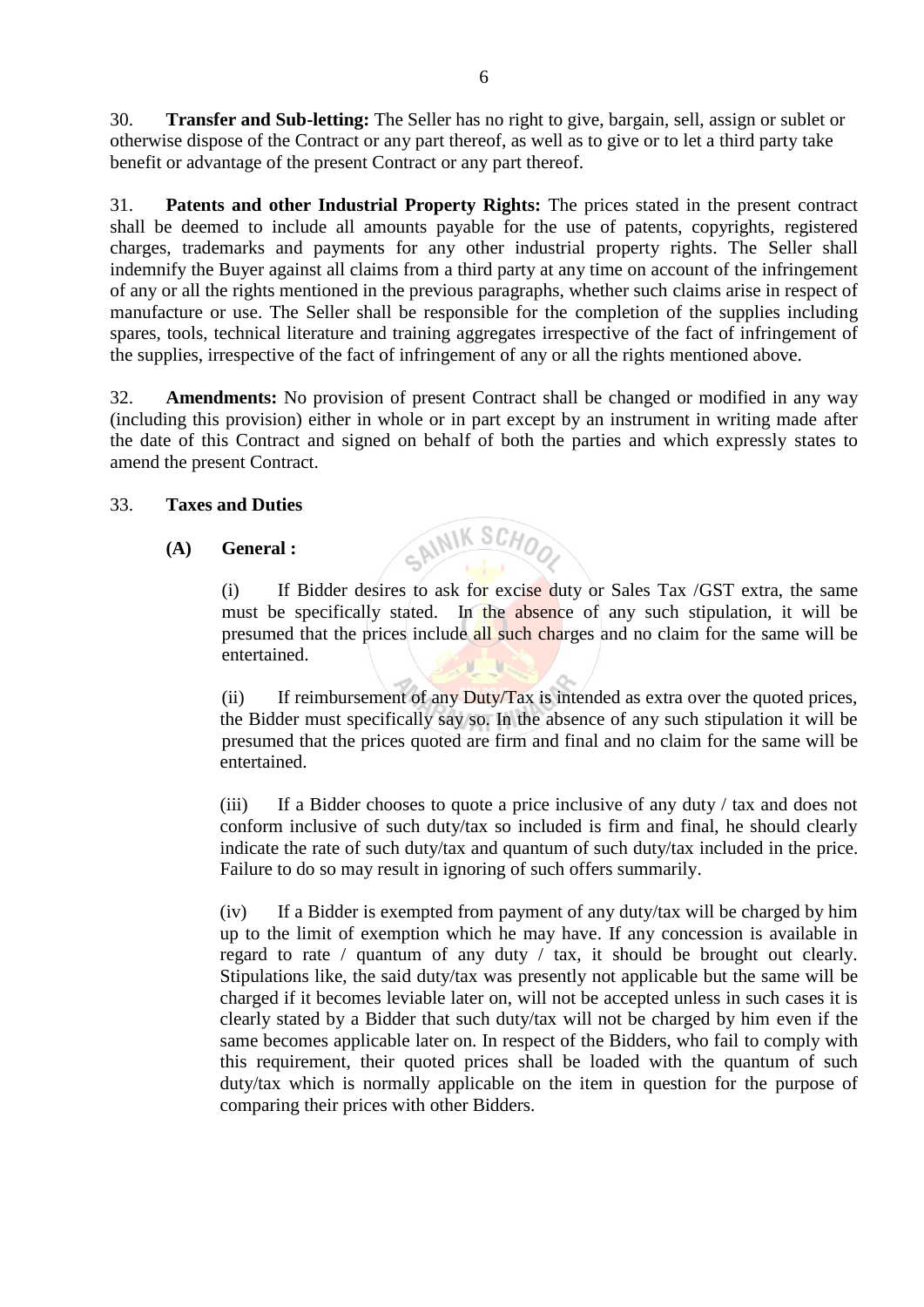(v) Any change in any duty/tax upward/downward as a result of any statutory variation in excise taking place within contract terms shall be allowed to the extent of actual quantum of such duty/tax paid by the supplier. Similarly, in case of downward revision in any duty/tax, the actual quantum of reduction of such duty/tax shall be reimbursed to the Buyer by the Seller. All such adjustments shall include all reliefs, exemptions, rebates, concession etc. if any obtained by the Seller.

#### **(B) Excise Duty:**

(a) Where the excise duty is payable on advalorem basis, the Bidder should submit along with the tender, the relevant form and the manufacturer's price list showing the actual assessable value of the stores as approved by the Excise authorities.

(b) Bidders should note that in case any refund of excise duty is granted to them by Excise authorities in respect of Stores supplied under the contract, they will pass on the credit to the Buyer immediately along with a certificate that the credit so passed on relates to the Excise Duty, originally paid for the stores supplied under the contract. In case of their failure to do so, within 10 days of the issue of the excise duty refund orders to them by the Excise Authorities the Buyer would be empowered to deduct a sum equivalent to the amount refunded by the Excise Authorities without any further reference to them from any of their outstanding bills against the contract or any other pending Government Contract and that no disputes on this account would be raised by them.

(c) The Seller is also required to furnish the Paying Authority the following certificates:

(i) Certificate with each bill to the effect that no refund has been obtained in respect of reimbursement of excise duty made to the Seller during three months immediately preceding the date of the claim covered by the relevant bill.

(ii) Certificate as to whether refunds have been obtained or applied for by them or not in the preceding financial year after the annual Audit of their accounts also indicating details of such refunds/applications, if any.

(iii) A certificate along with the final payment bills of the Seller to the effect whether or not they have any pending appeal/protest for refund or partial refund of excise duties already reimbursed to the Seller by the Government pending with the Excise authorities and if so, the nature, the amount involved, and the position of such appeals.

(iv) An undertaking to the effect that in case it is detected by the Government that any refund from Excise Authority was obtained by the Seller after obtaining reimbursement from the Paying Authority, and if the same is not immediately refunded by the Seller to the Paying Authority giving details and particulars of the transactions, Paying Authority will have full authority to recover such amounts from the Seller's outstanding bills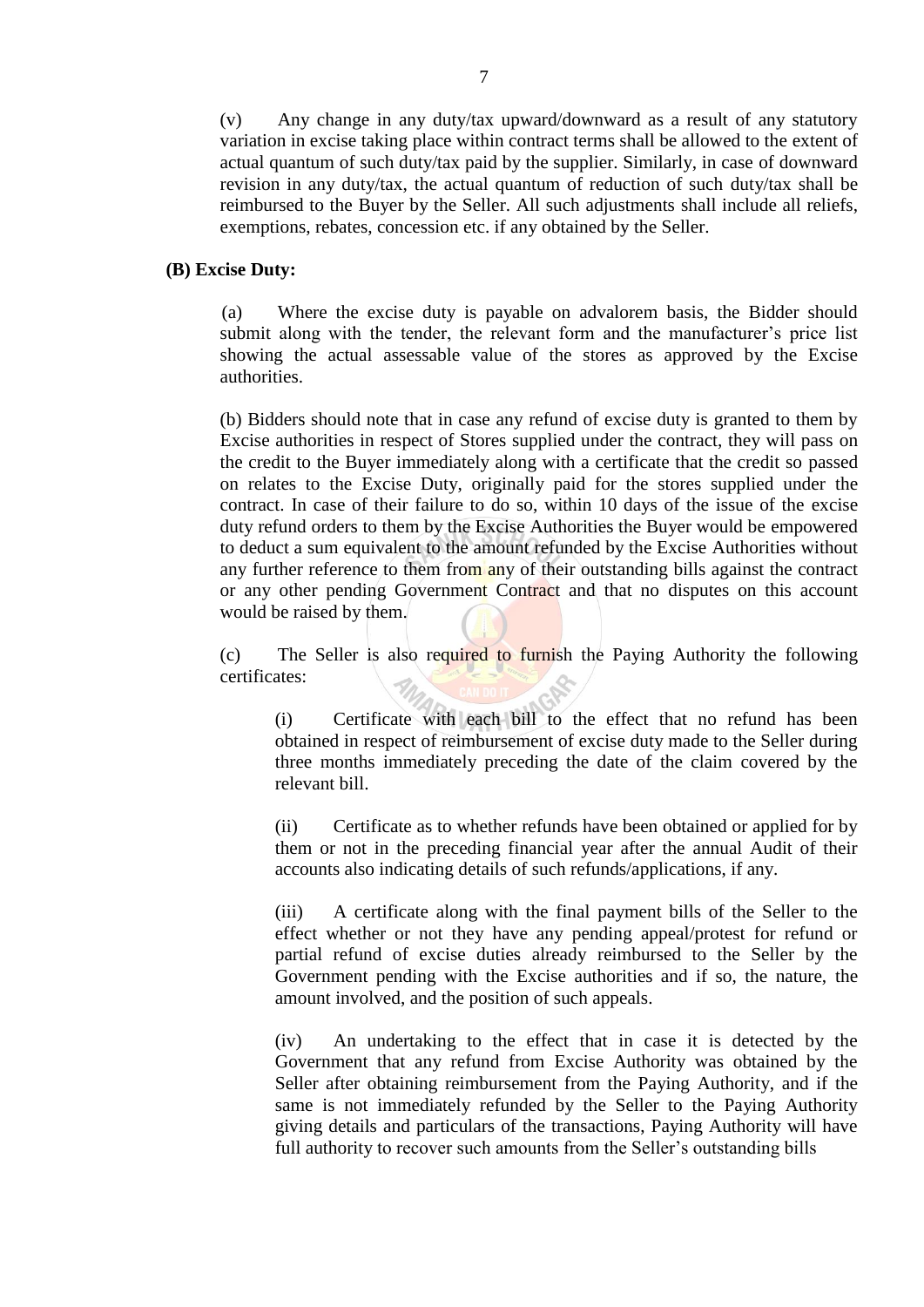against that particular contract or any other pending Government contracts and that no dispute on this account would be raised by the Seller.

(d) Unless otherwise specifically agreed to in terms of the contract, the Buyer shall not be liable for any claim on account of fresh imposition and/or increase of Excise Duty on raw materials and/or components used directly in the manufacture of the contracted stores taking place during the pendency of the contract.

### **(C) Sales Tax / GST :**

(a) If it is desired by the Bidder to ask for Sales tax / GST to be paid as extra, the same must be specifically stated. In the absence of any such stipulation the bid, it will be presumed that the prices quoted by the Bidder are inclusive of sales tax and no liability of sales tax will be developed upon the Buyer.

(b) On the Bids quoting sales tax extra, the rate and the nature of Sales Tax applicable at the time of supply should be shown separately. Sales Tax will be paid to the Seller at the rate at which it is liable to be assessed or has actually been assessed provided the transaction of sale is legally liable to sale tax and the same is payable as per the terms of the contract.

### **(D) Octroi Duty & Local Taxes :**

(a) Normally, materials to be supplied to Government Departments against Government Contracts are exempted from levy of town duty, Octroi Duty, Terminal Tax and other levies of local bodies. The local Town/Municipal Body regulations at times, however, provide for such exemption only on production of such exemption certificate from any authorized officer. Seller should ensure that stores ordered against contracts placed by this office are exempted from levy of Town Duty/Octroi Duty, Terminal Tax or other local taxes and duties. Wherever required, they should obtain the exemption certificate from the Buyer, to avoid payment of such local taxes or duties.

(b) In case where the Municipality or other local body insists upon payment of these duties or taxes the same should be paid by the Seller to avoid delay in supplies and possible demurrage charges. The receipt obtained for such payment should be forwarded to the Buyer without delay together with a copy of the relevant act or bylaws/ notifications of the Municipality of the local body concerned to enable him to take up the question of refund with the concerned bodies if admissible under the said acts or rules.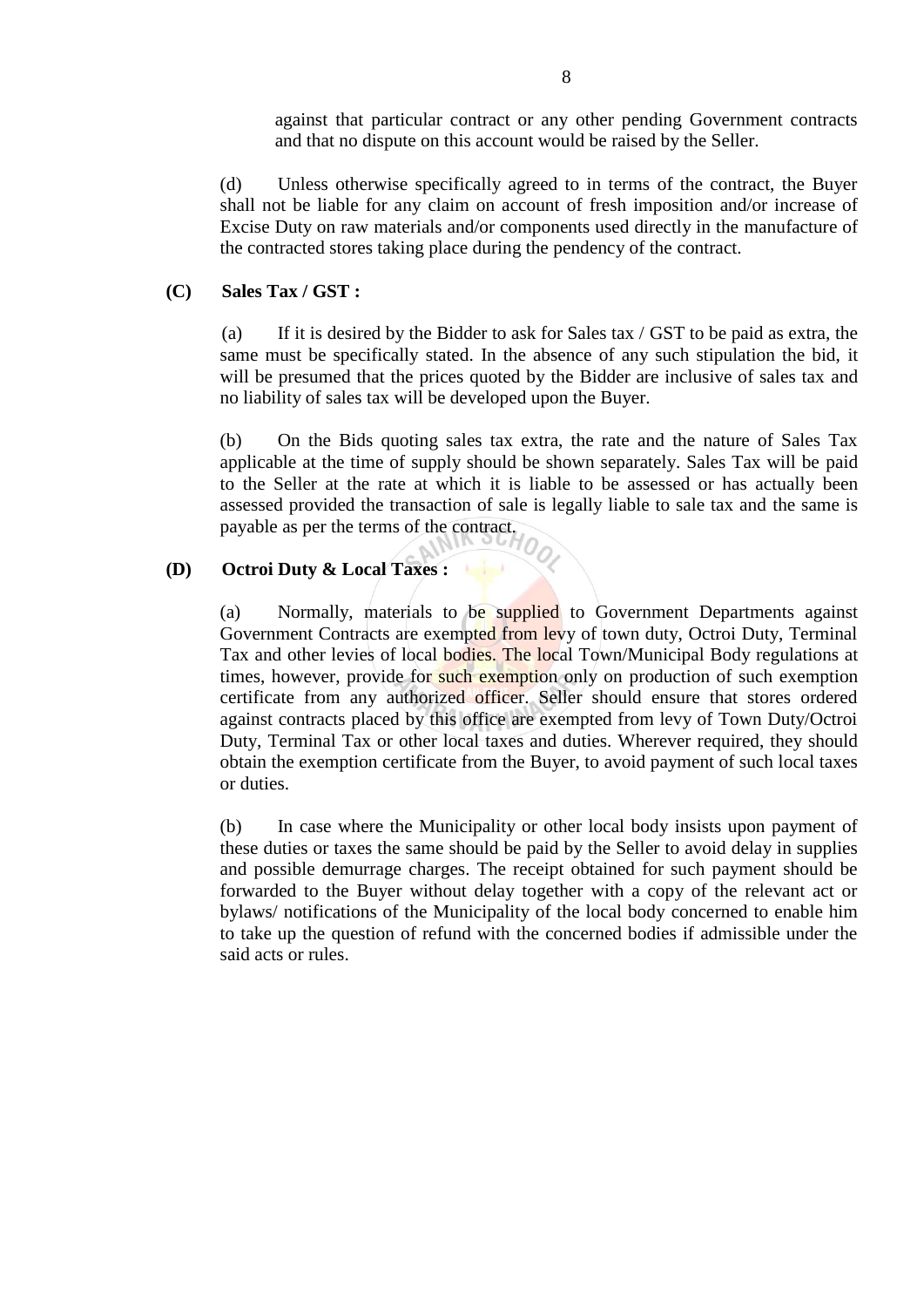### **PART IV – SPECIAL CONDITIONS OF RFP**

**The Bidder is required to give confirmation of their acceptance of Special Conditions of the RFP mentioned below which will automatically be considered as part of the Contract concluded with the successful Bidder (i.e. Seller in the Contract) as selected by the buyer. Failure to do so may result in rejection of Bid submitted by the Bidder.**

34. **Option Clause:** The contract will have an Option Clause, wherein the Buyer can exercise an option to procure an additional 50% of the original contracted quantity in accordance with the same terms & conditions of the present contract. This will be applicable within the currency of contract. It will be entirely the discretion of the Buyer to exercise this option or not.

35. **Repeat Order Clause:** The contract will have a Repeat Order Clause, wherein the Buyer can order upto 50% quantity of the items under the present contract within six months from the date of supply / unsuccessful completion of this contract, the cost, terms  $\&$  conditions remaining the same. The Bidder is to confirm acceptance of this clause. It will be entirely the discretion of the Buyer to place the Repeat order or not.

36. **Tolerance Clause:** To take care of any change in the requirement during the period starting from issue of RFP till placement of the contract, Buyer reserves the right to 10% plus/minus increase or decrease the quantity of the required goods upto that limit without any change in the terms  $\&$  conditions and prices quoted by the Seller. While awarding the contract, the quantity ordered can be increased or decreased by the Buyer within this tolerance limit.

37. **Payment Terms for Indigenous Sellers:** It will be mandatory for the Bidders to indicate their bank account numbers and other relevant e-payment details so that payments could be made through ECS/EFT mechanism instead of payment through cheques wherever feasible. A copy of the model Mandate Form prescribed by RBI to be submitted by Bidders for receiving payments through ECS is at Form DPM-11 (Available in MoD website and can be given on request). The payment will be made as per the following terms, on production of the requisite documents.

(a) 100% payment will be made within 3-4 weeks on delivery and the acceptance by the user.

38. **Advance Payments :** No Advance payments will be made.

39. **Paying Authority:** Administrative Officer, Sainik School Amaravathinagar is the paying authority. The payment of bills will be made on submission of the following documents by the Seller to the Administrative Officer, Sainik School Amaravathinagar Udumalpet Taluk along with the bill:-

- (a) Contractor's Advice Inspection note and bill (A&I note) in five copies.
- (b) Ink-signed copy of the contingent bill / Seller's bill.
- (c) Copy of Supply Order.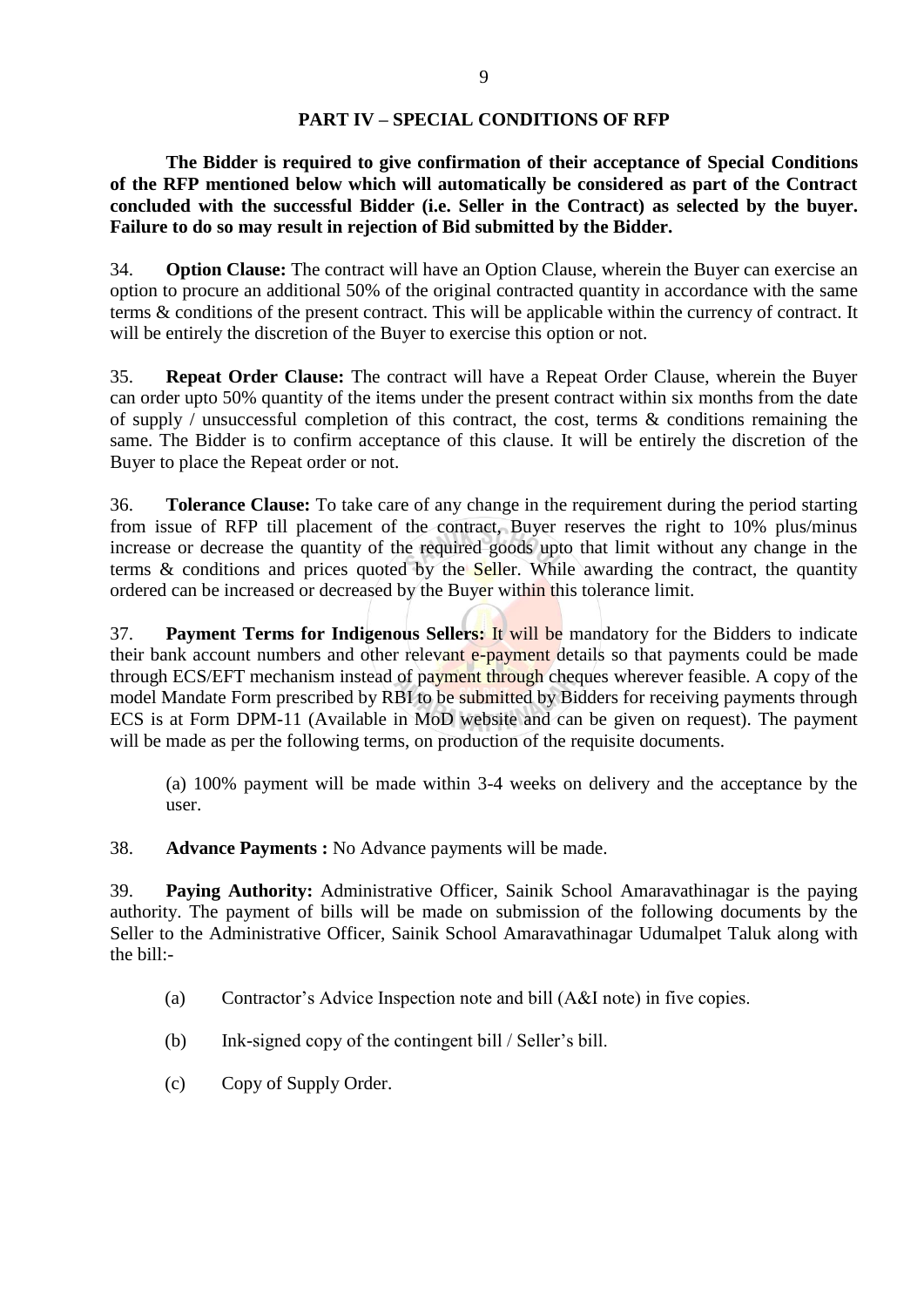(d) Claim for statutory and other levies to be supported with requisite documents / proof of payment such as Excise duty challan, Customs duty clearance certificate, Octroi receipt, proof of payment for EPF/ESIC contribution with nominal roll of beneficiaries etc., as applicable.

(e) Exemption certificate for Excise duty / Customs duty, if applicable.

(f) Bank guarantee for advance if any.

(g) Guarantee / Warranty certificate.

(h) Performance Bank guarantee / Indemnity bond where applicable.

(i) DP extension letter with CFA's sanction, U.O number and date of IFA's concurrence, where required under delegation of powers, indicating whether extension is with or without LD

(j) Details for electronic payment viz Account holder's name, Bank name, Branch name and address, Account type, Account number, IFSC code, MICR code (if these details are not incorporated in supply order / contract).

(k) Any other document / certificate that may be provided for in the Supply Order / Contract.

(l) Xerox copy of PBG.

40. **Fall clause:** The following clause will form part of the contract placed on successful bidder: The price charged for the stores supplied under the contract by the Seller shall in no event exceed the lowest prices at which the Seller ells the stores or offer to sell stores of identical description to any persons / Organisation including the purchaser or any department of the Central government or any Department of state government or any statutory undertaking the central or state government as the case may be during the period till performance of all supply orders placed during the currency of the rate contract is completed.

(a) If at any time, during the said period the Seller reduces the sale price, sells or offer to sell such stores to any persons / organization including the Buyer or any Deptt, of central Govt. or any Department of State Government or any Statutory undertaking of the Central or State Government as the case may be at a price lower than price chargeable under the contract, the shall forthwith notify such reduction or sale or offer of sale to the Director General of Supplies & Disposals and the price payable under the contract for the stores of such reduction of sale or offer of the sale shall stand correspondingly reduced. The above stipulation will, however, not apply to :-

(i) Exports by the Seller

(ii) Sale of goods as original equipment at price lower than the prices charged for normal replacement.

(iii) Sale of goods such as drugs which have expiry dates.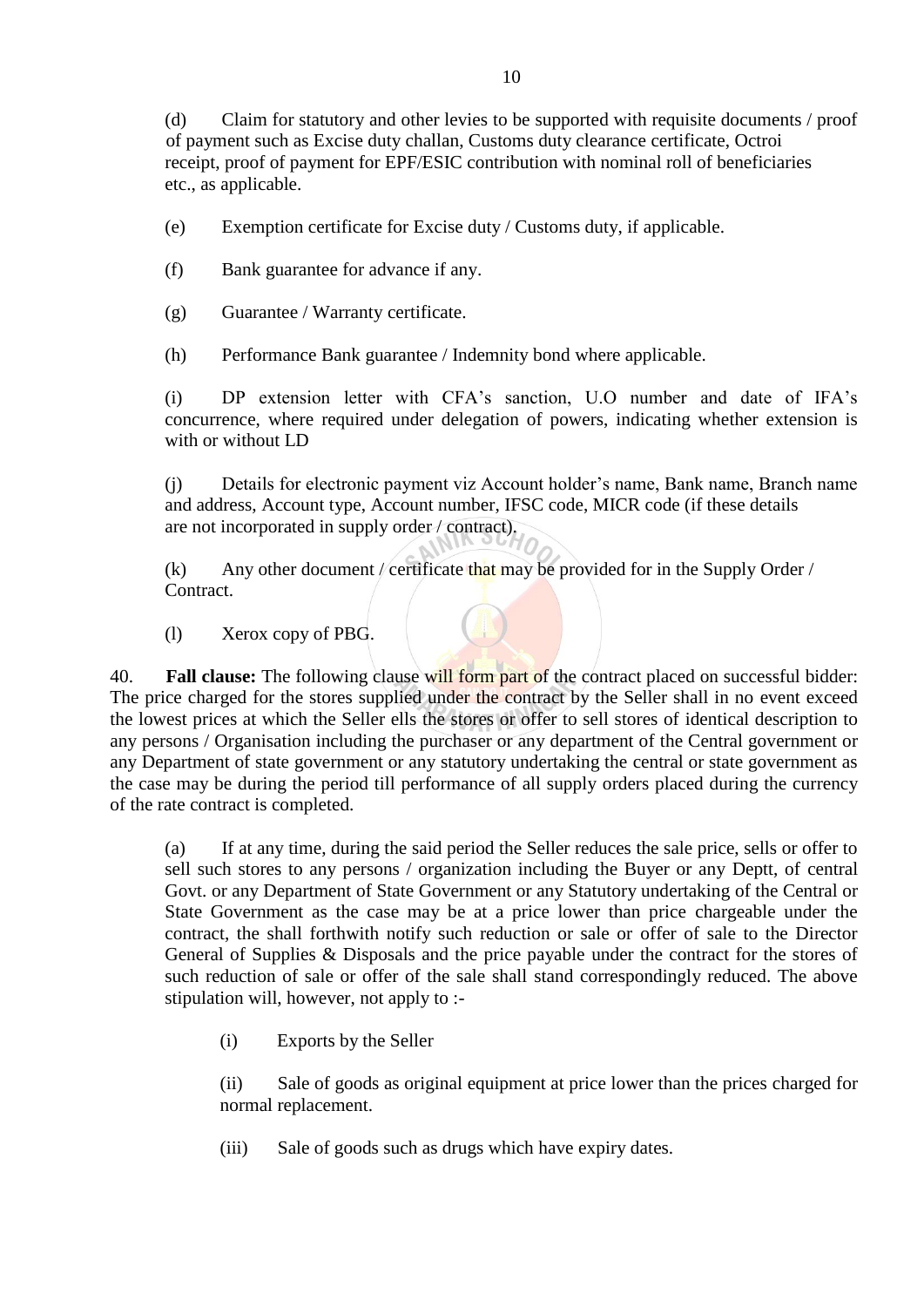(iv) Sale of goods at lower price on or after the date of completion of sale / placement of the order of goods by the authority concerned under the existing or previous Rate Contracts as also under any previous contracts entered into with the Central or State Govt Depts, including their undertakings excluding joint sector companies and / or pre GST parties and bodies.

#### 41. **Risk & Expense clause**

(a) Should the stores or any installment thereof not be delivered within the time or times specified in the contract documents, or if defective delivery is made in respect of the stores or any installment thereof, the Buyer shall after granting the Seller 05 working days to cure the breach, be at liberty, without prejudice to the right to recover liquidated damages as a remedy for breach of contract, to declare the contract as cancelled either wholly or to the extent such default.

(b) Should the stores or any installment thereof is not in accordance with the specifications/ parameters provided by the SELLER, the BUYER shall be at liberty, without prejudice to any other remedies for breach of contract, to cancel the contract wholly or to the extent of such default.

(c) In case of a material breach that was not remedied within 05 working days, the BUYER shall, having given the right of first of first refusal to the SELLER be as liberty to purchase, manufacture, or procure from any other source as the thinks fit, other stores of the same or similar description to make good:-

(i) Such default.

(ii) In the event of the contract being wholly determined the balance the stores remaining to be delivered there under.

(d) Any excess of the purchase price, cost of manufacturer, or value of any stores procured from any other supplier as the case may be, over the contract price appropriate to such default or balance shall be recoverable from the SELLER. Such recoveries shall not exceed 20% of the value of the contract.

#### 42. **Force Majeure Clause**

(a) Neither party shall bear responsibility for the complete or partial non-performance of any of **its** obligations (expect for failure to pay any sum which has become due on account of receipt of goods under the provisions of the present contract), if the non-performance results from such Force Majeure circumstances as Flood, Fire, Earth Quake and other acts of God as well as War, Military operation, blockade, Acts or Actions of State Authorities or any other circumstances beyond the parties control that have arisen the conclusion of the present contract.

(b) In such circumstances the time stipulated for the performance of an obligation under the present contract is extended correspondingly for the period of time of action of these circumstances and their consequences.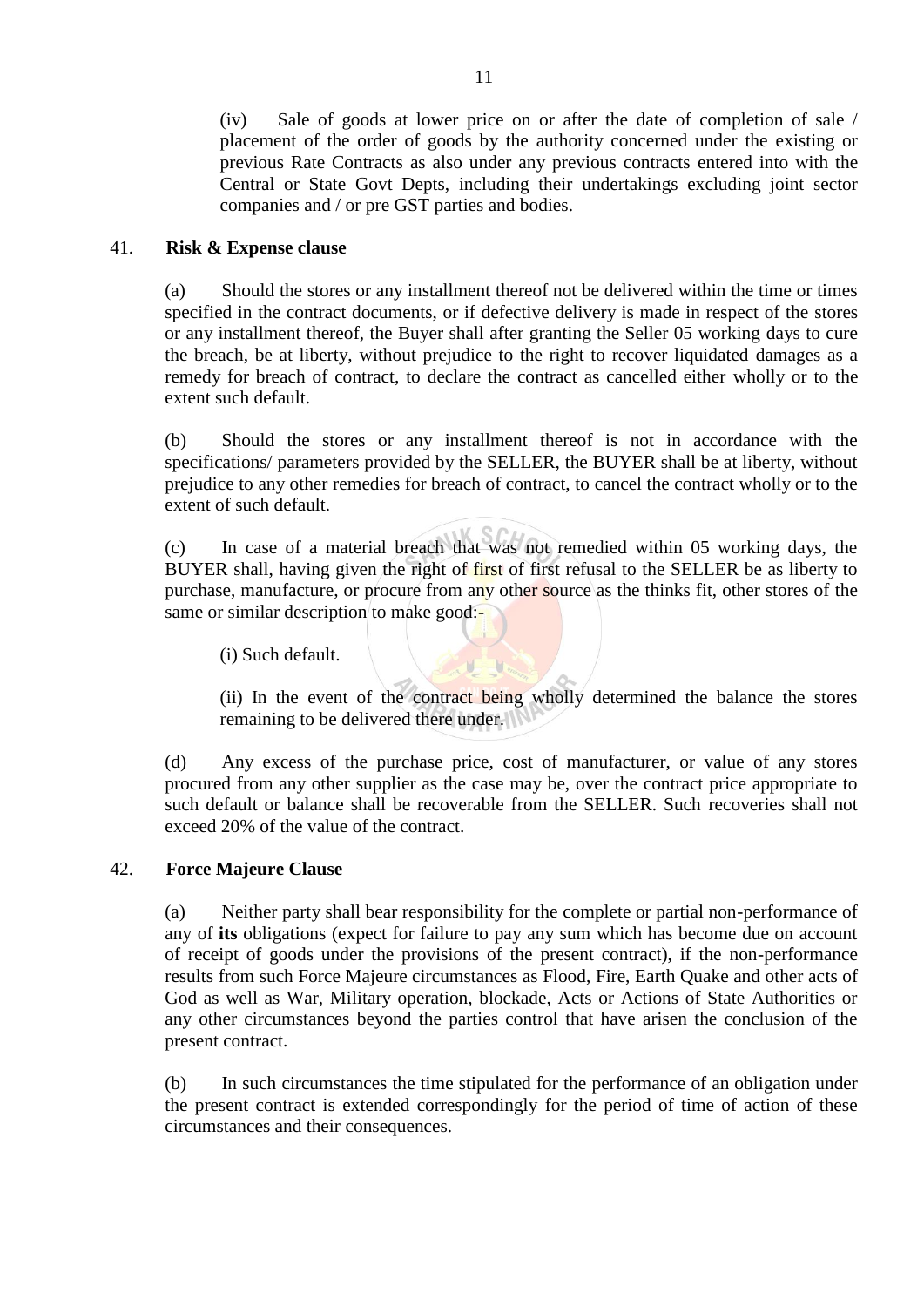(c) The party for which it becomes impossible to meet obligations under this contract due to Force Majeure conditions, is to notify in written form the other party of the beginning and cessation of the above circumstances immediately, but in any case not later than 10 (Ten) days from the moment of their beginning.

(d) Certificate of a chamber of Commerce (Commerce and Industry) or other competent authority or organization of the respective country shall be a sufficient proof of commencement and cessation of the above circumstances.

(e) If the impossibility of complete or partial performance of an obligation **losts** for **more** than 6(six) months, either party hereto reserves the right to terminate the contract totally or partially upon giving prior written of 30 (thirty) days to the other party of the intention to terminate without any liability other than reimbursement on the terms provided in the agreement for the goods received.

43. **Transportation:** The following Transportation clause will form part of the contract placed on successful Bidder:-

**F. O. R Destination:** Sainik School Amaravathinagar Udumalpet Taluk, Tiruppur Dist Amaravathinagar, Tamil Nadu 642102 K SCHO

44. **Inspection Authority:** The inspection will be carried out by the Principal, Sainik School Amaravathinagar, Udumalpet Taluk Tiruppur Dist Amaravathinagar, Tamil Nadu or by his representative. The mode of Inspection will be Departmental Inspection/ User Inspection/ Joint Inspection/ Self certification.

45. **Franking clause:** The following Franking clause will form part of the contract placed on successful Bidder :- RAVATHIN

(a) Franking Clause in the case of Acceptance of Goods "The fact that the goods have been inspected after the delivery period and passed by the inspecting Officer without prejudice to the rights of the Buyer under the terms and conditions of the contract"

(b) Franking Clause in the case of Rejection of goods "The fact that the goods have been inspected after the delivery period and rejected by the Inspecting Officer will not bind the Buyer in any manner. The goods are being rejected without prejudice to the rights of the Buyer under the terms and conditions of the contract.

46. **Claims:** The following claims clause will form part of the contract placed on successful Bidder) The claims may be presented either:-

(a) On quality of the stores, where the quantity does not correspond to the quantity shown in the Packing List/Insufficiency in packing, or

(b) On quality of the stores, where quality does not correspond to the quality mentioned in the contract.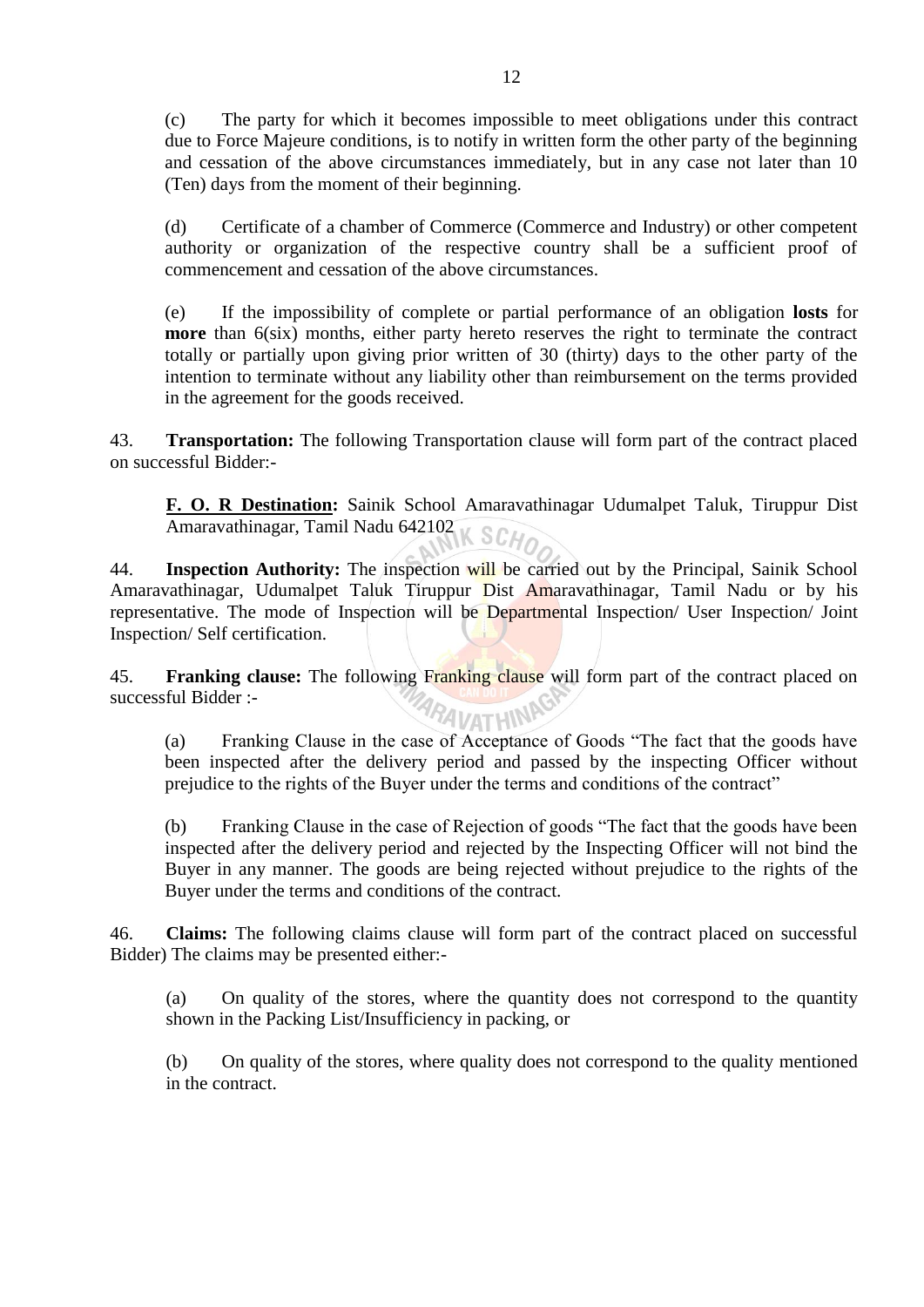(c) The quantity claims for deficiency of quantity shall be presented within 45 days of completion of Joint Receipt Inspection and acceptance of goods. The quantity claim shall be submitted to the Seller as per Form DPM-22 (available in MoD) website and can be given on request).

(d) The quality claims for defects or deficiencies in quality noticed during the JRI shall be presented within 45 days of completion of JRI and acceptance of goods. Quality claims shall be presented of defects or deficiencies in quality noticed during warranty period earliest but not later than 45 days after expiry of the guarantee period. The quality claims shall be submitted to the Seller as per Form DPM-23 (Available in MoD website and can be given on request).

(e) The description and quantity of the stores are to be furnished to the Seller along with concrete reasons for making the claims. Copies of all the justifying documents shall be enclosed to the presented claim. The Seller will settle the claim within 45 days from the date of the receipt of the claim at the Seller's office, subject to acceptance of the claim by the Seller. In case no response is received during this period the claim will be deemed to have been accepted.

(f) The Seller shall collect the defective or rejected goods from the location nominated by the Buyer and deliver the repaired or replaced goods at the same location under Seller's arrangement.

(g) Claims may also be settled by reduction of cost of goods under claim from bonds submitted by the Seller or payment of claim amount by Seller through demand draft drawn on an Indian Bank, in favor of Principal Controller/ Controller of Defence Accounts concerned.

(h) The quality claims will be raised solely by the Buyer and without any certification/countersignature by Seller's representative stationed in India.

47. **Warranty:** The firm should bring the items/equipment/product/materials to the school as sample at their cost to confirm its superiority. **Samples/documents/brochures/catalogues are mandatory to confirm the bid.** The following Warranty will form part of the contract placed on the successful Bidder. Date of manufacturing /packing date and its life span is to be mentioned clearly on packages. Warranty/guarantee period is to be mentioned.

(a) The Seller warrants that the goods supplied under the contract conform to technical specifications prescribed.

(b) If the goods are reported by the Buyer to have failed to conform to the specifications, the Seller shall either replace or rectify the same free or charge, within a maximum period of 05 days of notification of such defect received by the Seller.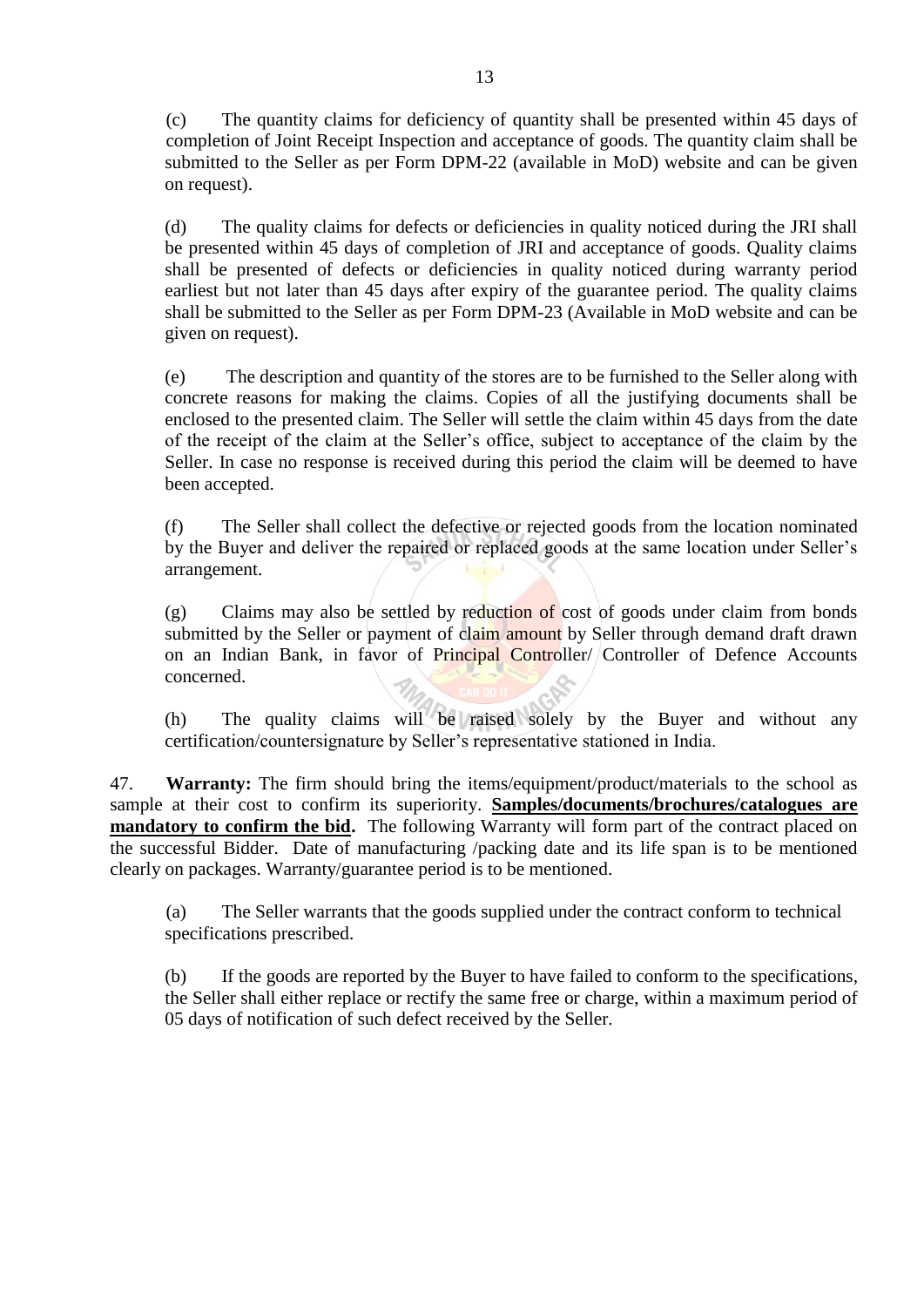### **PART V-EVALUATION CRITERIA & PRICE BIDS ISSUES**

48. **Evaluation Criteria-**The broad guidelines for evaluation of Bids will be as follows:

(a) Only those Bids will be evaluated which are found to be fulfilling all the eligibility and qualifying requirements of the RFP both technically and commercially.

(b) Single Bid system: Since the stores available commercially off-the-shelf (COTS) and LP items, where qualitative requirements and technical specifications are clear, single commercial bid system is followed. No sample required at the RFP stage. The samples will be submitted by the successful bidder before finalization of the contract.

(c) If required, negotiation will be made during finalization of the contract and the date will be intimated later.

(d) The Principal, Sainik School reserves the right to reject any or all tenders without assigning any reason thereof. Tenders by Fax/E-mail will not be accepted. Post tender correspondences shall not be entertained.

(e) Last two year's list of clients is to be enclosed. Separate tender papers should be obtained for different items. obtained for different items.

(f) It is hereby brought to the notice of all prospective bidders that if any change/additions/alterations are found to be made by them in the copies of the quotation, proof documents etc and the same is subsequently detected / noticed at any stage even after award of the supply order; all necessary actions including stoppage of the supply order, forfeiting of Security Deposit and stoppage of payment would be taken. In addition, the bidders shall be liable to be prosecuted under law for any malpractice found.

(g) This advertisement does not constitute, and will not be deemed to constitute any commitment on the part of the school with respect to exact demand quantity.

(h) The tender forms are required to be submitted prior to tender opening procedure. Late and incomplete tender forms shall be summarily rejected. No correspondences in this regard will be entertained.

(j) The Principal, Sainik School reserves the right to itself not to issue the document and/or to accept or reject any or all the offers at any stage of the process and or modify the process without assigning any reason whatsoever, and his decision in this matter is deemed as final and binding. The firm will not be entitled for any compensation for rejection of his application.

(k) If any firm has authorized dealership certificate, the same may also be enclosed. The authorized dealership shall be considered subject to other conditions.

(l) Sainik School does not bind itself to accept only lowest tender. It reserves the right to select the bidders on other essential count also.

(m) The lowest bid will be decided upon the lowest price quoted by the particular Bidder. The consideration of taxes and duties in evaluation process will be as follows:-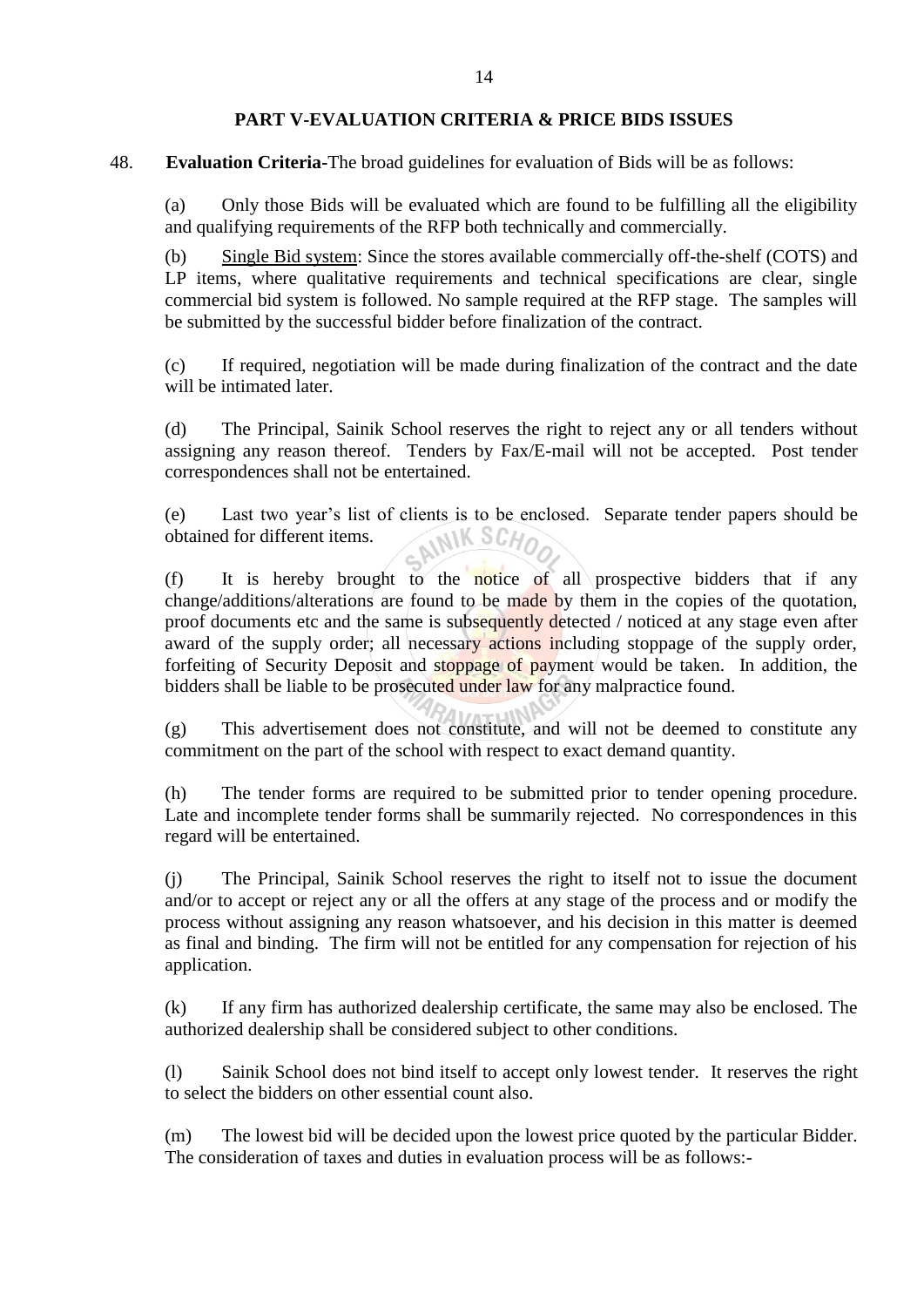(i) In cases where only indigenous Bidders are competing all taxes and duties (including those for which exemption certificates are issued) quoted by the bidders will be considered. The ultimate cost to the Buyer would be the deciding factor for ranking of Bids.

(ii) The Bidders are required to spell out the rates of Customs duty, Excise duty GST, Service Tax, etc in unambiguous terms, otherwise their offers will be loaded with the maximum rates of duties and taxes for the purpose of comparison of prices. If reimbursement of Customs duty/Excise Duty / GST is intended as extra over the quoted prices the Bidder must specifically say so. In the absence of any such stipulation it will be presumed that the prices quoted are firm and final and no claim on account of such duties will be entrained after the opening of tenders. If a Bidder chooses to quote a price inclusive of any duty and dose not confirm inclusive of such duty so included is firm and final, he should clearly indicate the rate of such duty and quantum of excise duty included in the price. Failure to do so may result in ignoring of such offers summarily. If a Bidder is exempted form payment of Customs duty/Excise Duty/GST duty up to any value of supplies from them, they should clearly state that no excise duty will be charged by them up to the limit of exemption which they may have. If any concession is available in regard to rate/quantum of Customs duty / Excise duty / GST, it should be bought out clearly. Stipulations like excise duty was presently no applicable but the same will be charged if it becomes leviable latter on, will not be accepted unless in such cases it is clearly stated by a Bidder that excise duty will not be charged by him even if the same becomes applicable later on. In respect of the Bidder who fail to comply with this requirement, their quoted prices shall be loaded with the quantum of excise duty which is normally applicable on the item in question for the purpose of comparing their prices with other Bidders. The same logic applies to Customs duty and GST also.

(n) If there is a discrepancy between the unit price and the total price that is obtained by multiplying the unit price and quantity, the unit price will prevail and the total price will be corrected. If there is a discrepancy between words and figures, the amount in words will prevail for calculation of price.

(o) The Lowest Acceptable Bid will be considered further for placement of contract / Supply order after complete clarification and price negotiations as decided by the Buyer. The Buyer will have the right to award contracts to different Bidders for being lowest in particular items. The Buyer also reserves the right to do Apportionment of quality, if it is convinced that lowest Bidder is not in a position to supply full quantity in stipulated time.

> (Deepti Upadhyaya) Wing Cdr Vice Principal Sainik School Amaravathinagar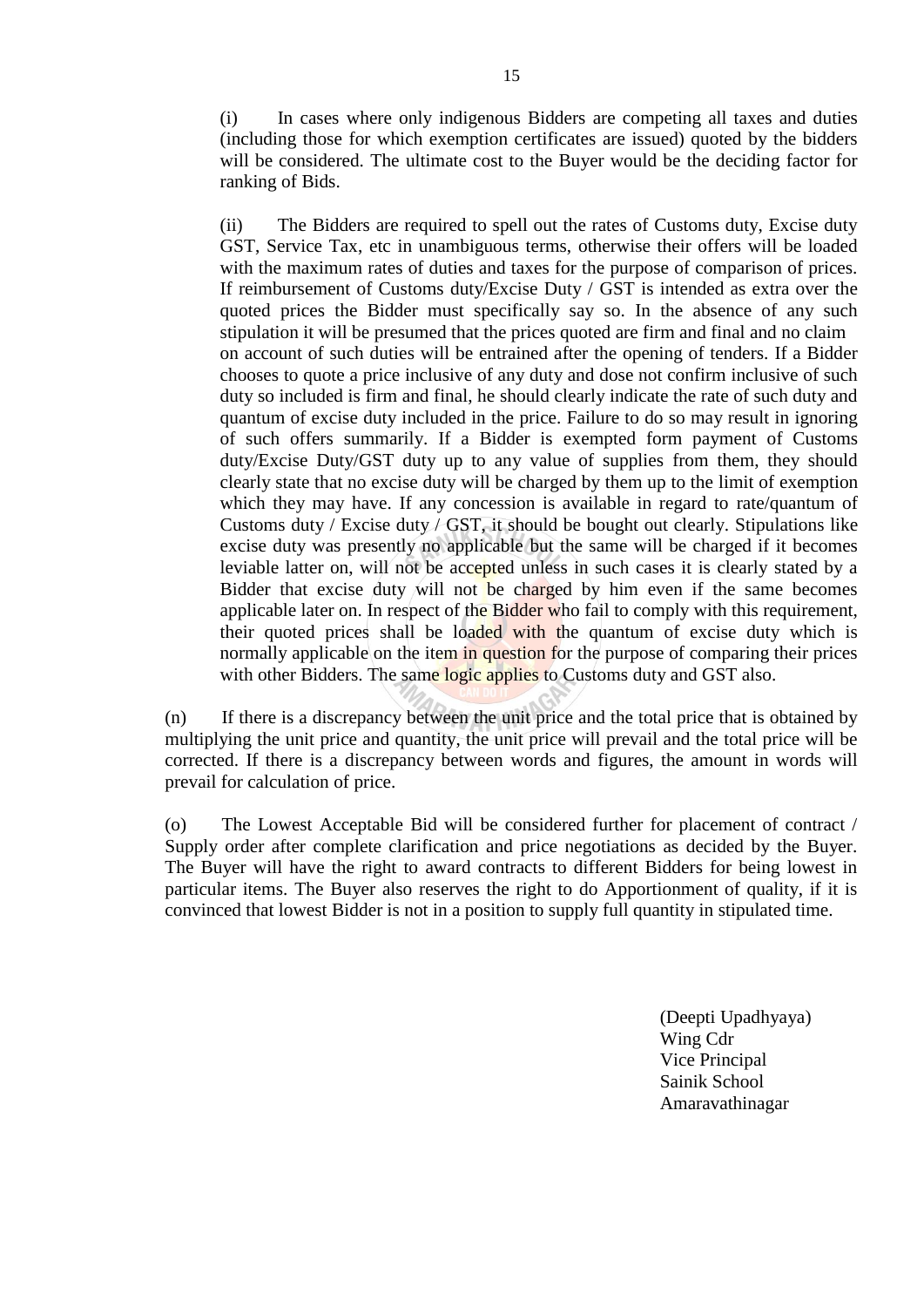### **Performance Bank Guarantee Format**

**From: Bank** 

To,

The President of India Ministry of Defence, Government of India New Delhi

Dear Sir,

Whereas you have entered into a contract No. dated (hereinafter referred to as the said Contract) with M/s , hereinafter referred to as the "seller" for supply of goods as per Part-II of the said contract to the said seller and whereas the Seller has undertaken to produce a bank guarantee for*( % )* of total Contract value amounting to to secure its obligations to the President of India. We the bank hereby expressly, irrevocably and unreservedly

undertake and guarantee as principal obligors on behalf of the seller that, in the event that the President of India declares to us that the goods have not been supplied according to the Contractual obligations under the aforementioned contract, we will pay you, on demand and without demur, all and any sum up to a maximum of  $\sim$  Rupees

only. Your written demand shall be conclusive evidence to us that such repayment is due under the terms of the said contract. We undertake to effect payment upon receipt of such written demand.

2. We shall not be discharged or released from this undertaking and guarantee by any arrangements, variations made between you and the Seller, indulgence to the Seller by you, or by any alterations in the obligations of the Seller or by any forbearance whether as to payment, time performance or otherwise.

3. In no case shall the amount of this guarantee be increased.

4. This guarantee shall remain valid for …… months from the date of JRI acceptance of test consignment in India or until all the store, spares and documentation have been supplied according to the contractual obligations under the said contract.

6. Unless a demand or claim under this guarantee is made on us in writing or on before the aforesaid expiry date as provided in the above referred contract or unless this guarantee is extended by us, all your rights under this guarantee shall be forfeited and we shall be discharged from the liabilities hereunder.